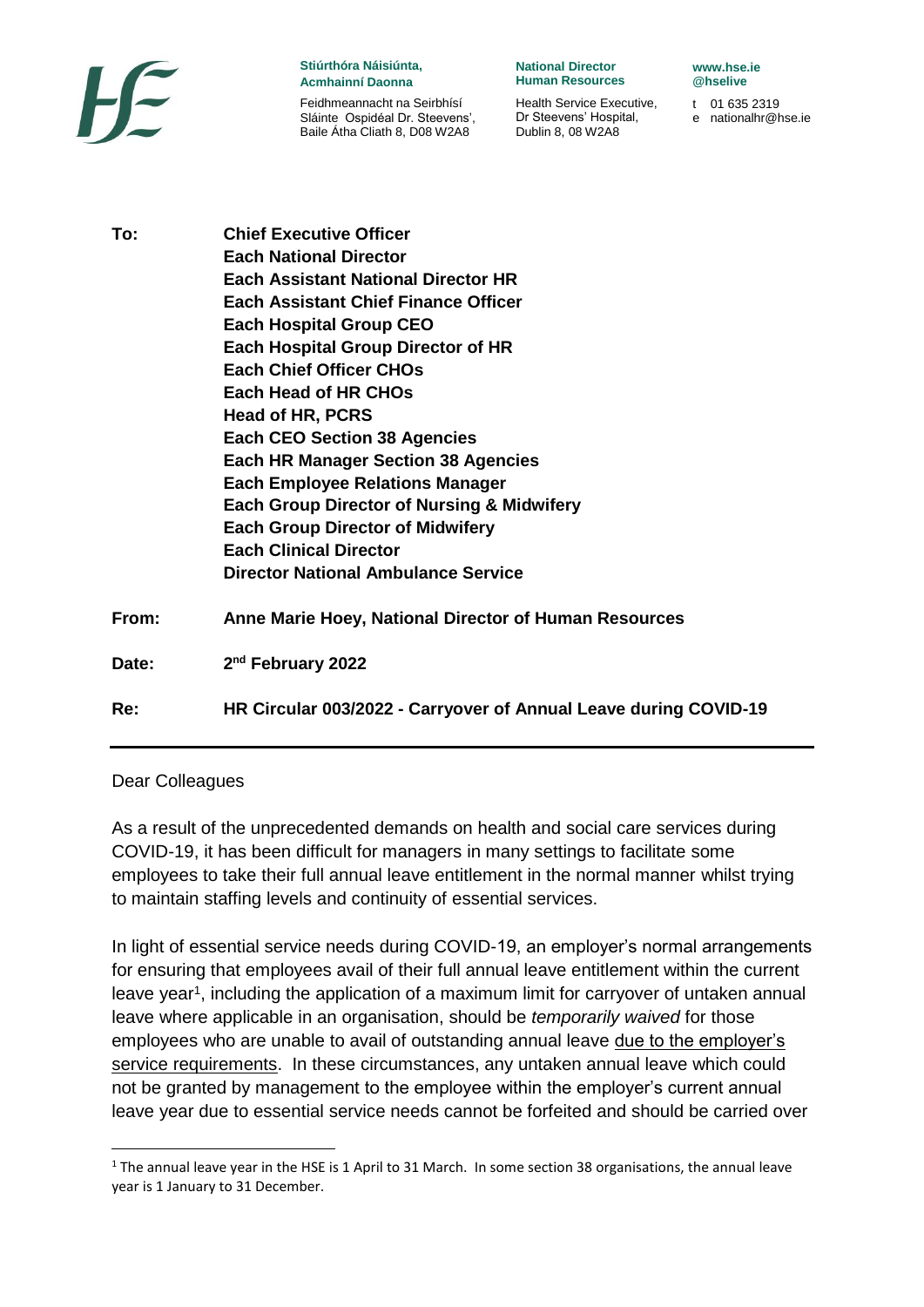to the following annual leave year. Managers should ensure that a record is maintained of any annual leave that employees are precluded from taking within the current leave year due to service imperatives to ensure that it is carried over in full to the following leave year. Managers should engage with their employees and ensure that plans are in place to enable employees to avail of unused annual leave within the following leave year.

Employers are obliged to ensure that annual leave entitlements for all employees are granted in accordance with the Organisation of Working Time Act 1997, which sets out the statutory entitlements and other provisions in respect of annual leave. All managers are required to ensure that employees within their area of responsibility are granted these entitlements and to demonstrate compliance by maintaining accurate records.

The Organisation of Working Time Act 1997 provides that the time at which annual leave is taken is determined by the employer having regard to work requirements and subject to the employer taking into account:

- the need for the employee to reconcile work and any family responsibilities;
- the opportunities for rest and recreation available to the employee; and
- the requirement to consult the employee or their trade union representative not later than one month before the day on which the annual leave is due to commence.

An employee who has worked eight or more months in a leave year is entitled to an unbroken period of two weeks' leave, which may include one or more public holidays.

The legislation provides that the onus is on the employer to ensure that employees avail of their statutory annual leave entitlement in the leave year to which it relates. In exceptional circumstances, due to service requirements, annual leave may be carried forward into the first six months of the next annual leave year, provided the employee agrees to defer his/her leave. At a minimum, managers should ensure that employees avail of the statutory<sup>2</sup> component of their annual leave entitlement within the current leave year for health and safety reasons.

In addition to the employer's legal obligations under the Organisation of Working Time Act 1997, managers are required to monitor annual leave arrangements to ensure that employees avail of their full contractual annual leave entitlement. Managers are required to give prior approval for the carryover of annual leave, if deemed necessary, and are responsible for ensuring that employees are not permitted to accumulate excessive amounts of annual leave which must be accommodated at a later date.

Where management are unable to facilitate employees to avail of untaken annual leave due to essential service needs, this should be documented and the unused portion of annual leave should be carried forward to the following leave year. In such cases, the

<sup>1</sup>  $<sup>2</sup>$  The statutory entitlement to annual leave is set out under section 19 of The Organisation of Working Time</sup> Act 1997 [view here.](https://revisedacts.lawreform.ie/eli/1997/act/20/section/19/revised/en/html)